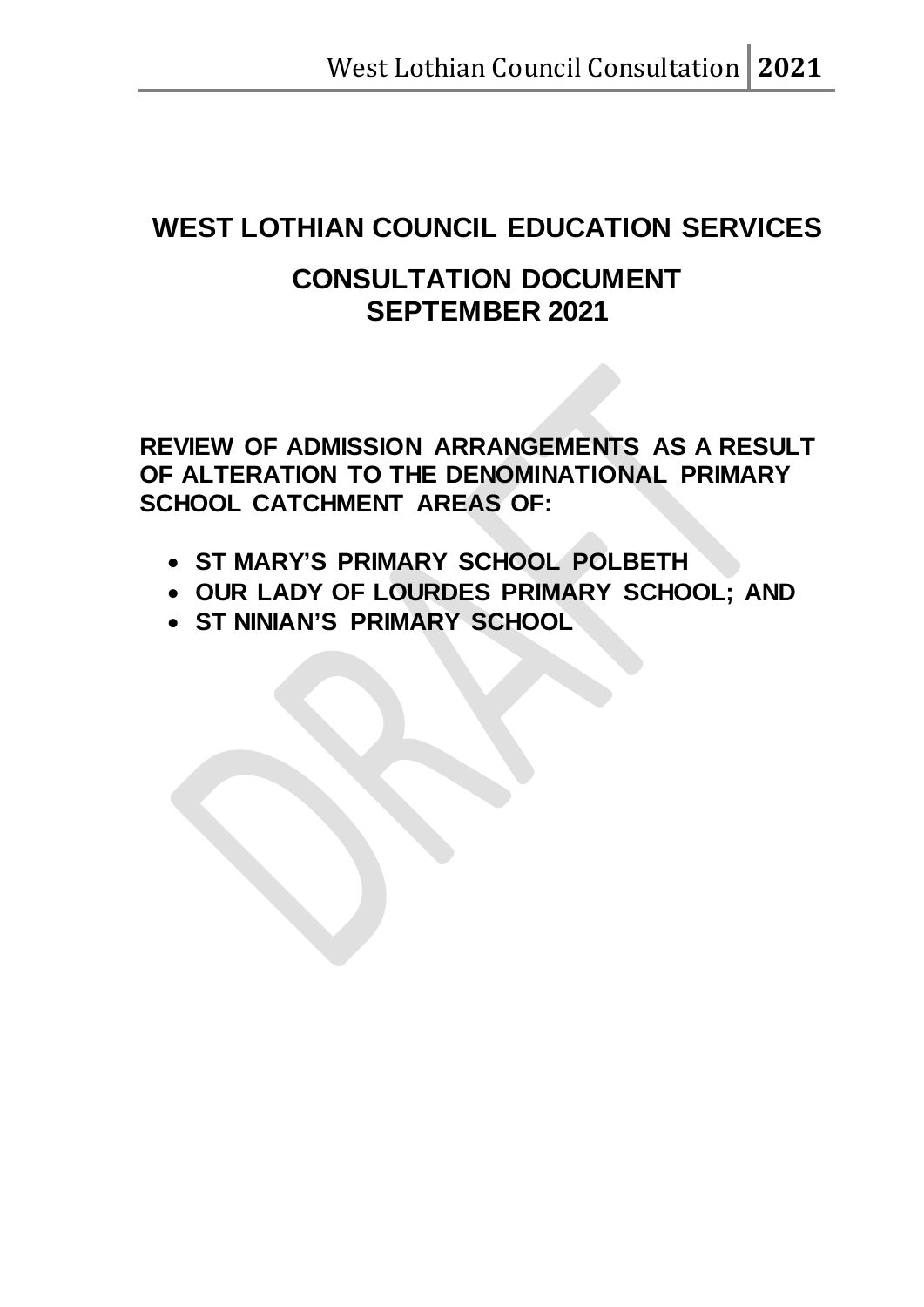# **CONTENTS**

# **SECTION 1**

- **1.1 Purpose of this Document**
- **1.2 Background**
- **1.3 Summary of Proposals**

## **SECTION 2**

**2.1 Integrated Impact Assessment** 

# **SECTION 3**

**3.1 Educational Benefits Statement** 

## **SECTION 4**

**4.1 Consultation Process: How To Have Your Say**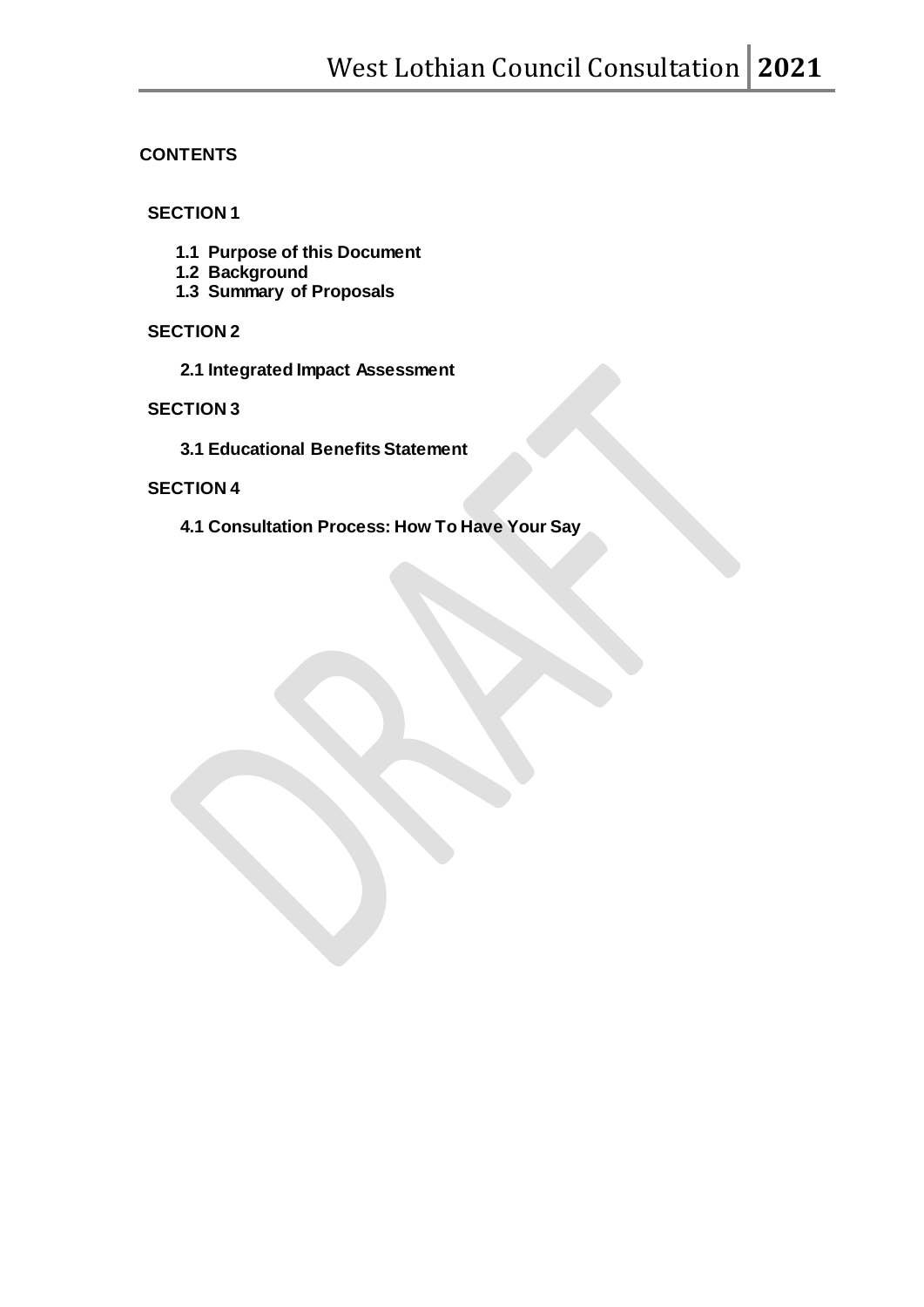# **SECTION ONE**

This section introduces the reason for the consultation. It provides information about why West Lothian Council is proposing to review admission arrangements as a result of alteration to the denominational primary school catchment areas of St Mary's Primary School Polbeth, Our Lady of Lourdes Primary School and St Ninian's Primary School.

# **1.1 PURPOSE OF THE DOCUMENT**

The purpose of this document is to advise:

- 1. West Lothian Council's proposals to review admission arrangements as a result of alteration to the denominational primary school catchment areas of:
	- I. St Mary's Primary School Polbeth<br>II. Our Lady of Lourdes Primary Scho
	- II. Our Lady of Lourdes Primary School<br>III. St Ninian's Primary School
	- St Ninian's Primary School
- 2. The educational benefits of the proposals and how they will make things better; and
- 3. Information on how you can give your views and take part in the consultation process.

West Lothian Council believes that thorough and effective consultation will support better outcomes for pupils, their families and the wider community as a whole.

Public consultations are necessary when a local authority is proposing to make a change to the school estate in this instance, amendment to school catchment areas. To carry out a public consultation the Council requires to follow the statutory guidance outlined in the Schools (Consultation) (Scotland) Act 2010. With this in mind this document is organised into three sections:

Section 1 of this document introduces the proposals and gives background and rationale.

Section 2 contains the educational benefits statement and provides an assessment of the effects of the proposals on the children/young people and their families of the affected schools.

Section 3 details how West Lothian Council has organised the consultation process to meet the requirements of the legislation and how you can take part and give your views.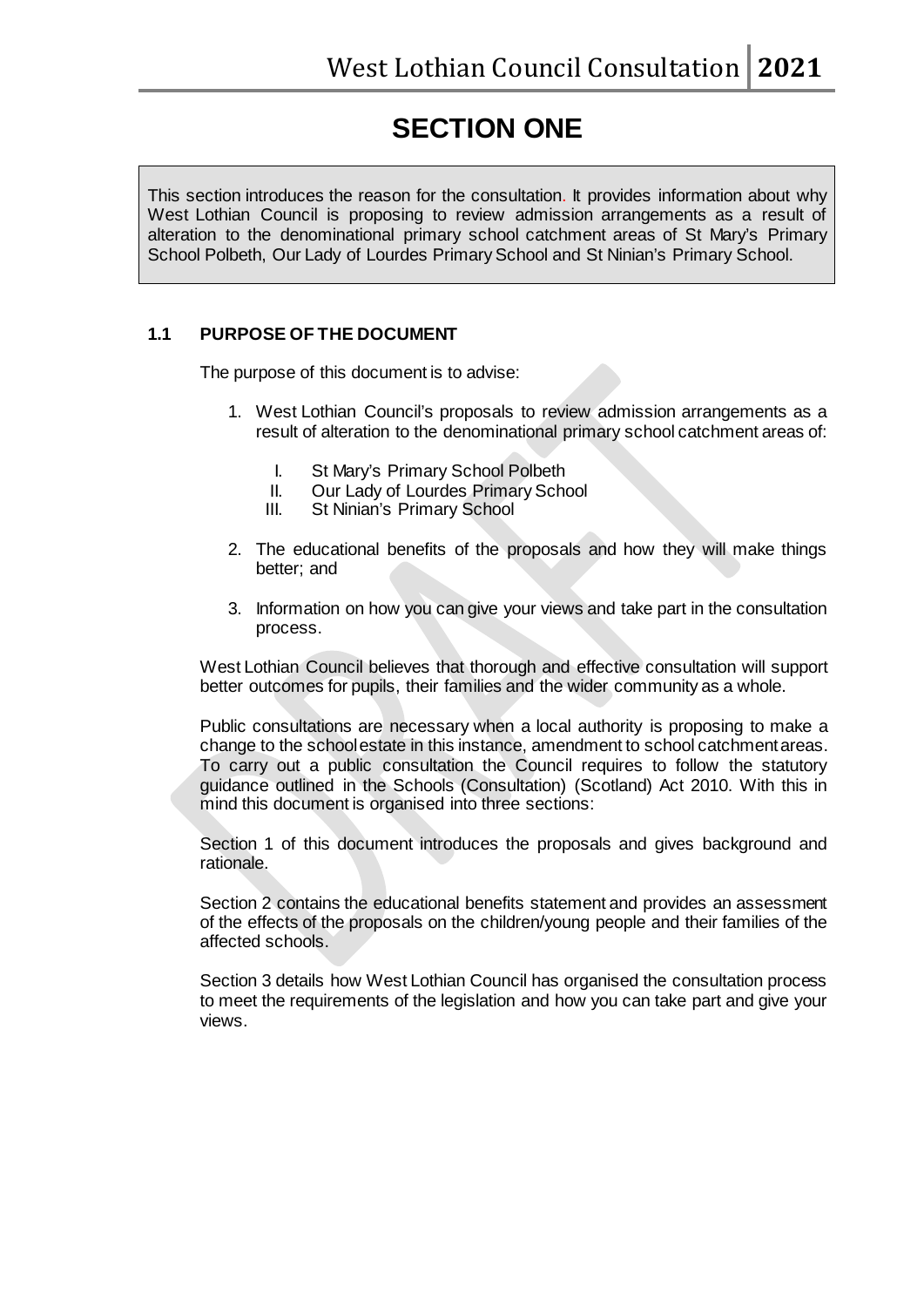### **1.2. BACKGROUND**

The West Lothian Local Development Plan was approved in September 2018.

Within the Local Development Plan Gavieside is a major development with over 2,000 new dwellings planned. At present, almost the site is split between Our Lady of Lourdes Primary School and St Mary's Primary School Polbeth catchment areas for denominational primary schooling.

In recognition of the West Lothian Local Development Plan, West Lothian Council has an obligation to address school capacities within the denominational primary school education sector. Doing so will offer opportunity to better match allocated housing developments to existing and future primary school capacities.

The figures detailed below show capacities and forecast school rolls at the denominational primary schools for St Mary's Primary School Polbeth, Our Lady of Lourdes Primary School and St Ninian's Primary School.

| School                                         | Capacity | 2018-<br>19 | 2019-<br>20 | $2020 -$<br>21 | $2021 -$<br>22 | $2022 -$<br>23 | 2023-<br>24 | $2024 -$<br>25 | $2025 -$<br>26 | 2026-<br>27 | $2027 -$<br>28 | 2028-<br>29 |
|------------------------------------------------|----------|-------------|-------------|----------------|----------------|----------------|-------------|----------------|----------------|-------------|----------------|-------------|
| St<br>Mary's<br>Primary<br>School<br>Polbeth   | 252      | 133         | 170         | 173            | 183            | 189            | 197         | 205            | 209            | 207         | 202            | 196         |
| Our<br>Lady of<br>Lourdes<br>Primary<br>School | 171      | 153         | 150         | 158            | 156            | 155            | 159         | 159            | 150            | 153         | 148            | 150         |
| St<br>Ninian's<br>Primary<br>School            | 387      | 268         | 269         | 266            | 264            | 273            | 269         | 272            | 266            | 263         | 258            | 257         |

**School Roll Forecast from the 2018 Based Forecasts**

West Lothian Council note that said capacities are not well matched to the allocated Local Development Plan sites. Adopting the proposed approach detailed in Section 1.3 of this report offers a feasible solution that alleviates potential capacity issues.

## **1.3. SUMMARY OF PROPOSALS**

The principal aim of the proposal is to address the demands of future housing developments and ensure the best use of existing and future school capacities in West Lothian denominational primary school catchment areas.

West Lothian Council propose to review admission arrangements as a result of alteration to the current denominational primary school catchment areas of:

Proposal 1 – St Mary's Primary School Polbeth Proposal 2 – Our Lady of Lourdes Primary School Proposal 3 – St Ninian's Primary School

Details of proposed school catchment area realignment are explained in sections  $(1.3.1) - (1.3.4)$  of this report with area maps attached as appendices.

#### **1.3. 1 PROPOSED CHANGE OF CATCHMENT AREA FROM OUR LADY OF LOURDES PRIMARY SCHOOL TO ST MARY'S PRIMARY SCHOOL POLBETH**

An area of Our Lady of Lourdes Primary School catchment north of the B7015 and south of the River Almond is proposed to transfer from Our Lady of Lourdes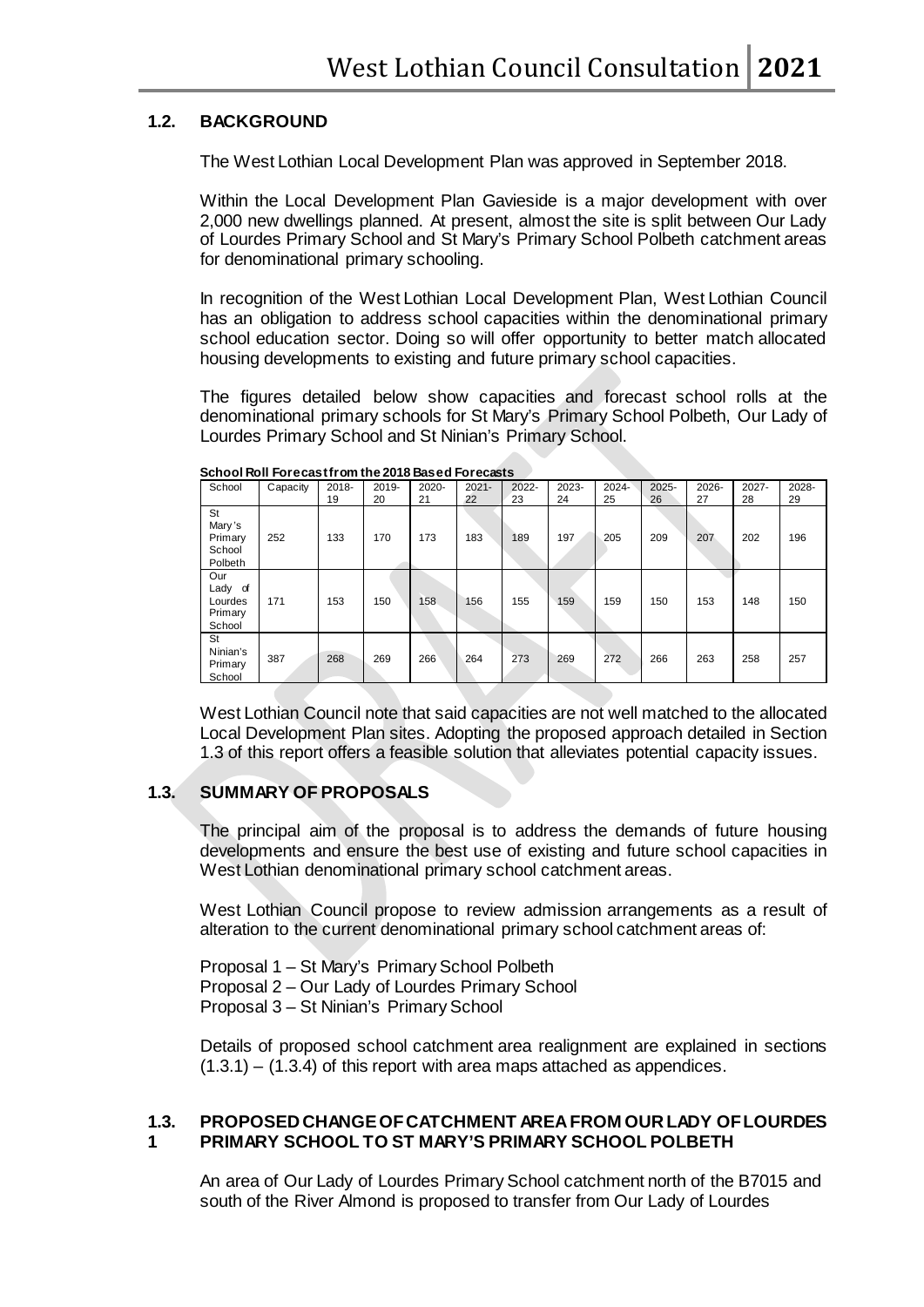Primary School catchment to St Mary's Primary School Polbeth catchment area. There are 7 existing residential properties in this area with no children in education in West Lothian.

#### **1.3. 2 PROPOSED CHANGE OF CATCHMENT AREA FROM ST NINIAN'S PRIMARY SCHOOL TO ST MARY'S PRIMARY SCHOOL POLBETH**

It is proposed to transfer a small area of St Ninian's Primary School catchment to St Mary's Primary School Polbeth catchment area. This will allow the catchments to follow the Killandean Burn. No residential properties are affected by this particular proposal.

#### **1.3. 3 PROPOSED CHANGE OF CATCHMENT AREA FROM ST MARY'S PRIMARY SCHOOL POLBETH TO ST NINIAN'S PRIMARY SCHOOL**

It is proposed to transfer a small area of St Mary's Primary School Polbeth catchment to St Ninian's Primary School catchment area. This will allow the catchments to follow the Killandean Burn. No residential properties are affected by this particular proposal.

#### **1.3. DENOMINATIONAL SECONDARY SCHOOL CATCHMENT AREAS**

**4**

# Each denominational secondary school in West Lothian has a defined catchment area which consists of combined associated primary school catchment.

Primary to secondary school alignment for the denominational primary schools detailed in this report are as follows:

- St Mary's Primary School Polbeth St Kentigern's Academy
- Our Lady of Lourdes Primary School St Kentigern's Academy
- St Ninian's Primary School St Margaret's Academy

Further to proposed amendments to primary school catchments as detailed in sections  $(1.3.1) - (1.3.3)$  of this report it is further proposed to associate each of the identified area changes to the designated secondary school to ensure all secondary school catchments align with primary school catchments.

Maps of the proposed alterations can be found here:

[https://coins.westlothian.gov.uk/coins/submissiondocuments.asp?submissionid=43](https://coins.westlothian.gov.uk/coins/submissiondocuments.asp?submissionid=43584) [584](https://coins.westlothian.gov.uk/coins/submissiondocuments.asp?submissionid=43584)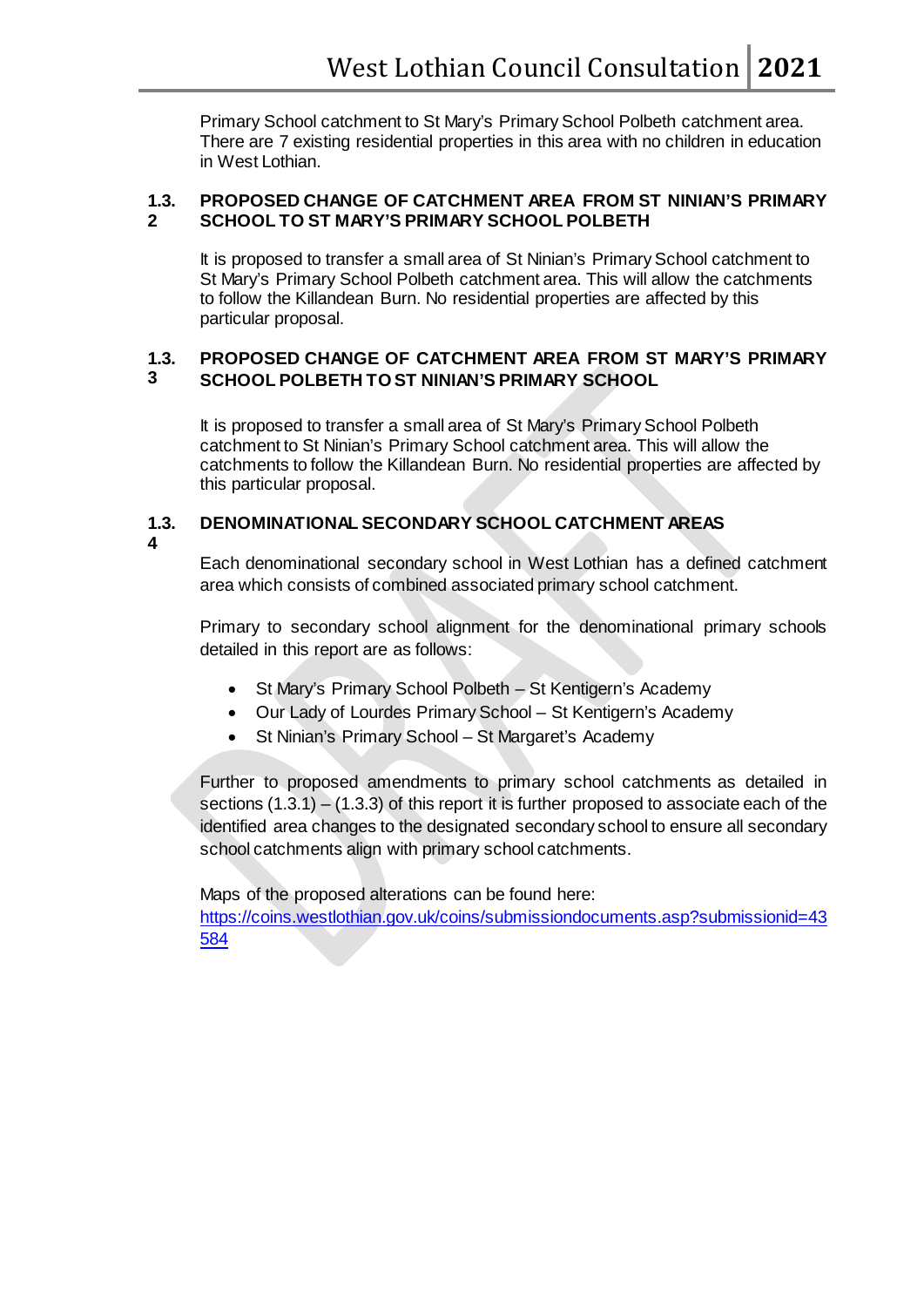# **SECTION TWO**

This section provides information on the Integrated Impact Assessment (IIA) conducted by Council officers to meet statutory equality duties, to assess policies and practices and ensure compliance with all legislative requirements

# **INTEGRATED IMPACT ASSESSMENT**

To meet statutory equality duties, the Council conducts an Integrated Impact Assessment (IIA) to critically assess policies and practices and ensure compliance with all legislative requirements.

The aim of an IIA is to examine policies and practices in a structured way taking account of equality, human rights and socioeconomic disadvantage (poverty) implications when making decisions, ensuring the impact within the community is recognised and addressed accordingly.

IIA screening is completed using the Council's Integrated Impact Assessment Toolkit and allows the Authority to recognise positive steps it can take to promote fairness and equality of opportunity for all.

As part of the consultation process the Council will consult with a wide range of stakeholders, staff, parents/carers and young people and will welcome and address comments on the IIA process.

The outcome of the Integrated Impact Assessment will inform the Final Consultation Report and the Council's consideration of the proposed changes prior to reaching a decision on whether they should be implemented.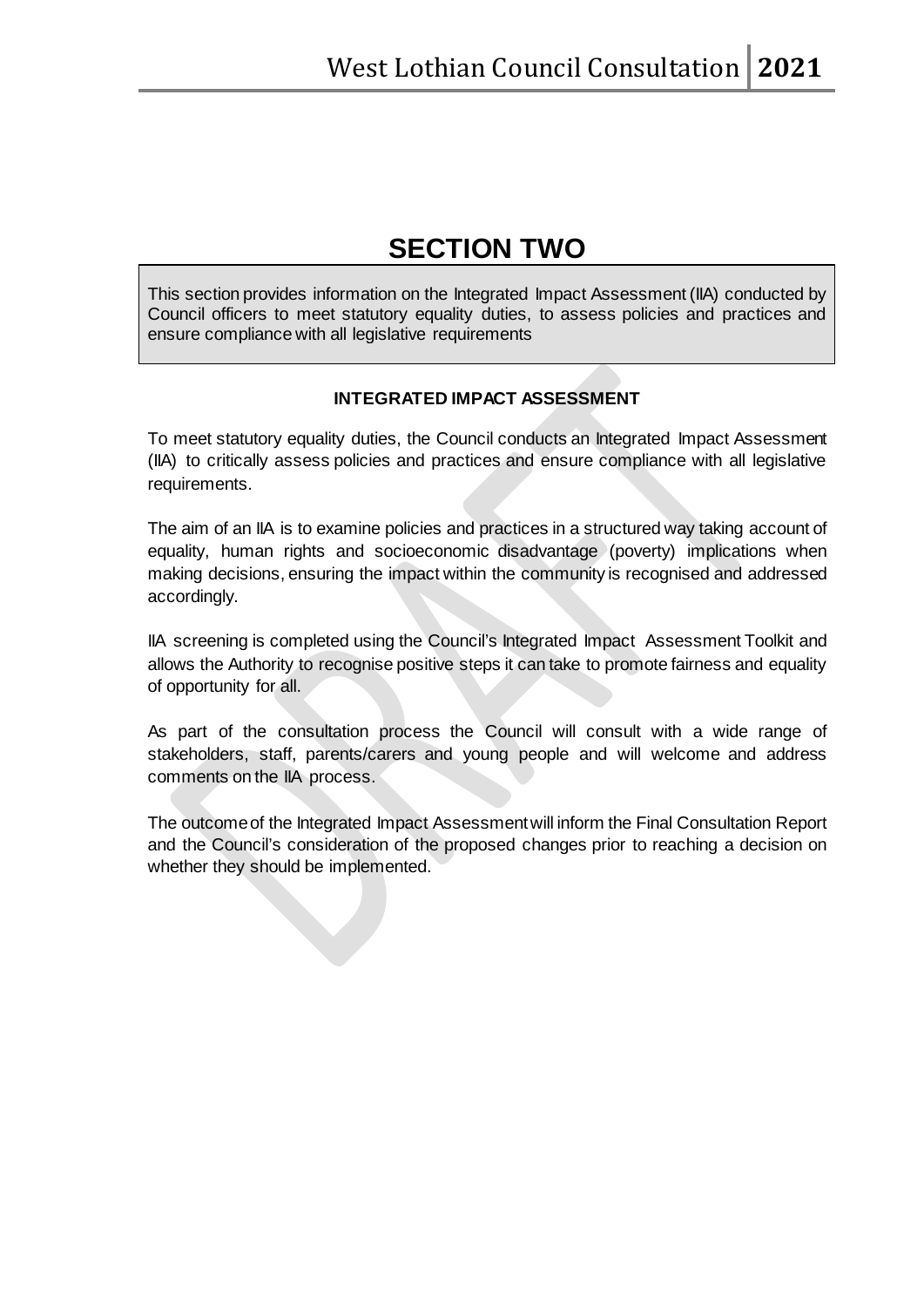# **SECTION THREE**

This section contains the educational benefits to be gained should the proposals be progressed.

| 3.1 | <b>EDUCATIONAL BENEFIT STATEMENT</b>                                                                                                                                                                                                                                                                                                                                                                                                                |
|-----|-----------------------------------------------------------------------------------------------------------------------------------------------------------------------------------------------------------------------------------------------------------------------------------------------------------------------------------------------------------------------------------------------------------------------------------------------------|
|     | Whilst assessing the educational benefits of the proposals, the undernoted factors<br>were considered:                                                                                                                                                                                                                                                                                                                                              |
|     | <b>Curriculum For Excellence</b><br>Curriculum for Excellence is the national curriculum of experiences and outcomes<br>for all pupils, 3-18 years.                                                                                                                                                                                                                                                                                                 |
|     | The national guidance from Education Scotland encourages education authorities<br>to ensure that curricular provisions offer opportunities for learners to achieve across<br>all curricular areas and develop skills, attributes and capabilities through courses<br>aligned with the key principles of Curriculum for Excellence: challenge and<br>enjoyment, breadth, progression, depth, personalisation and choice, coherence and<br>relevance. |
|     | A key educational advantage of the proposed amendments is that the affected<br>schools will continue to be fully equipped to deliver the full breadth of Curriculum for<br>Excellence.                                                                                                                                                                                                                                                              |
|     | The continued engagement of creative teaching and learning approaches in viable<br>and sustainable school establishments broadens scope for attainment and<br>achievement and builds a positive ethos for staff and pupils alike.                                                                                                                                                                                                                   |
|     | <b>Admission</b><br>There will be no impact to pupils currently in attendance at West Lothian schools as<br>a result of proposed variations to school catchment areas. All pupils will continue to<br>attend their existing schools for the remainder of their primary stage education.                                                                                                                                                             |
|     | Younger siblings of those pupils currently attending St Mary's Primary School<br>Polbeth, Our Lady of Lourdes Primary School and St Ninian's Primary School will<br>retain the catchment status of the older sibling and will be permitted to attend the<br>existing primary school establishment if parents wish siblings to attend the same<br>primary school.                                                                                    |
|     | This catchment status would remain until such times that the sibling link is broken<br>i.e. should the elder sibling leave primary stage education prior to commencement<br>of the younger sibling at primary school.                                                                                                                                                                                                                               |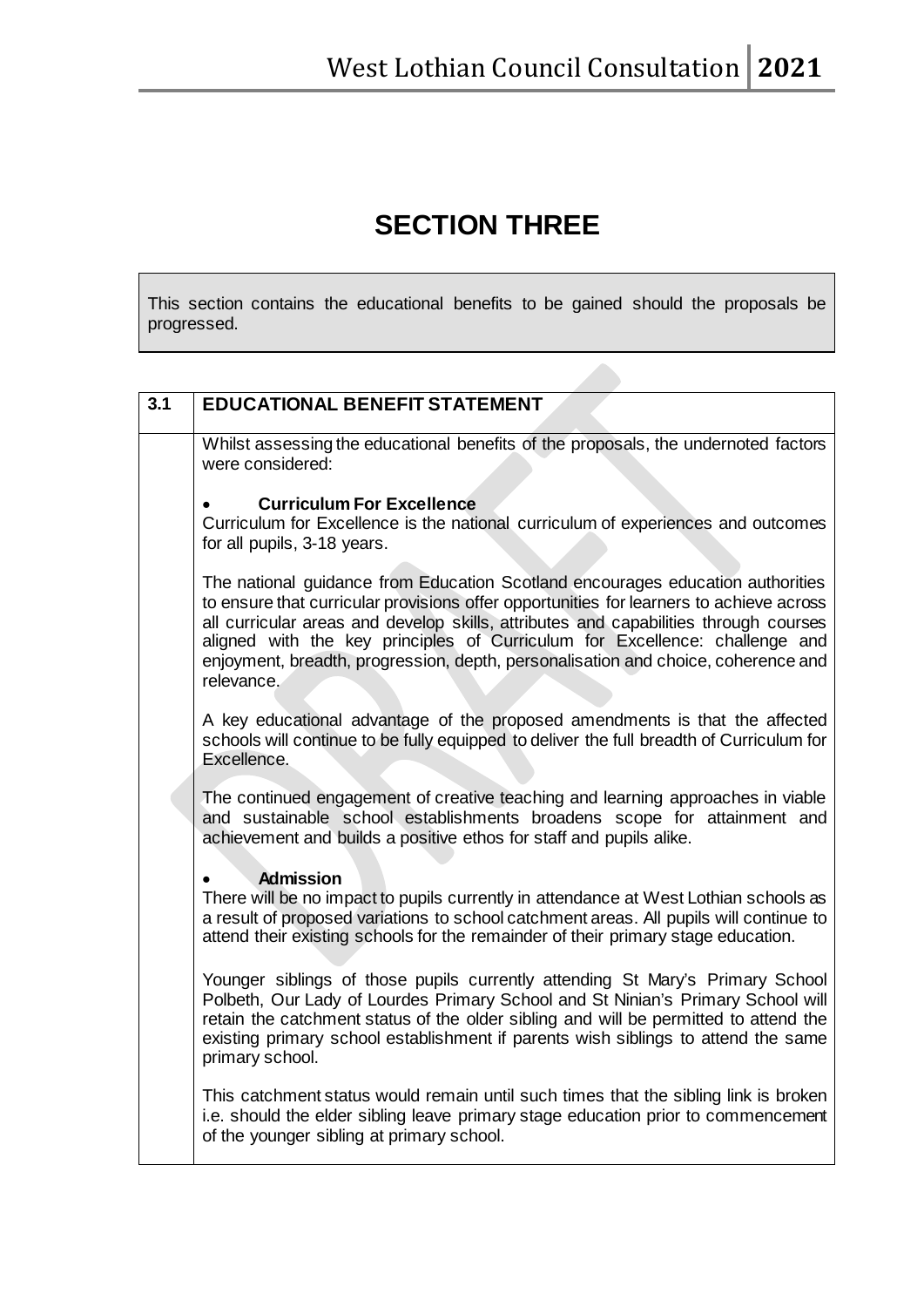Criteria for admission will continue to be in accordance with West Lothian Council's current admission arrangements. [West Lothian Council Primary School Admission](https://www.westlothian.gov.uk/media/2215/5-Primary-School--Policy-Document/pdf/5._Primary_School_-_Policy_Document.pdf)  **[Policy](https://www.westlothian.gov.uk/media/2215/5-Primary-School--Policy-Document/pdf/5._Primary_School_-_Policy_Document.pdf)** 

It is proposed to transfer only the specified areas set out in section 1.3 of this report. All other existing catchment area criteria for each of the denominational primary schools highlighted in this report will remain unchanged.

# **School Capacity**

West Lothian Council do not anticipate any impact to existing school capacities at the detailed schools as a result of the proposed school catchment alterations.

## • **School Management/Staff Teams**

West Lothian Council do not foresee alteration to current school management structures at the schools detailed in this report. All existing staffing facilitations and day to day operations within each of the schools will continue as is.

Any amendments to current staffing will be undertaken in accordance to West Lothian Council statutory recruitment processes.

## • **School Transport**

There are no anticipated amendments to existing school transport provisions as a result of the proposals.

Any requests for school transport provisions will be considered in accordance with West Lothian Council's School Transport Policy. [West Lothian Council School](https://www.westlothian.gov.uk/media/2152/Transport-to-and-from-School---Mainstream/pdf/Transport_to_and_from_School_-_Mainstream.pdf)  **[Transport Policy](https://www.westlothian.gov.uk/media/2152/Transport-to-and-from-School---Mainstream/pdf/Transport_to_and_from_School_-_Mainstream.pdf)** 

# • **Secondary School Alignment**

There are no proposed amendments to existing primary to secondary school associations as a result of this proposed review of school catchment areas.

St Mary's Primary School Polbeth and Our Lady of Lourdes Primary School will continue to be an associated primary school and aligned to St Kentigern's Academy catchment.

St Ninian's Primary School will remain in alignment to St Margaret's Academy catchment.

Primary to secondary transition programmes currently adopted will be unaffected by the proposed amendment to catchment allocation. All of the relative establishments will endeavour as always to ensure the transition process will continue to be a seamless and positive experience for those pupils involved.

# • **School Grounds/Outdoor Learning/Playground**

The school grounds and playground areas at the identified primary schools will continue to offer ample scope for development of the outdoor classroom. This will have a positive impact on the learning environment for all pupils and will support the development of good relationships and positive behaviour, not only in the classroom but also outdoors and in the wider community.

Car parking and pupil drop off / uplift areas will continue to ensure safe and efficient traffic flow. Appropriate car park protocols and risk assessments will be maintained.

• **Breakfast / School Clubs**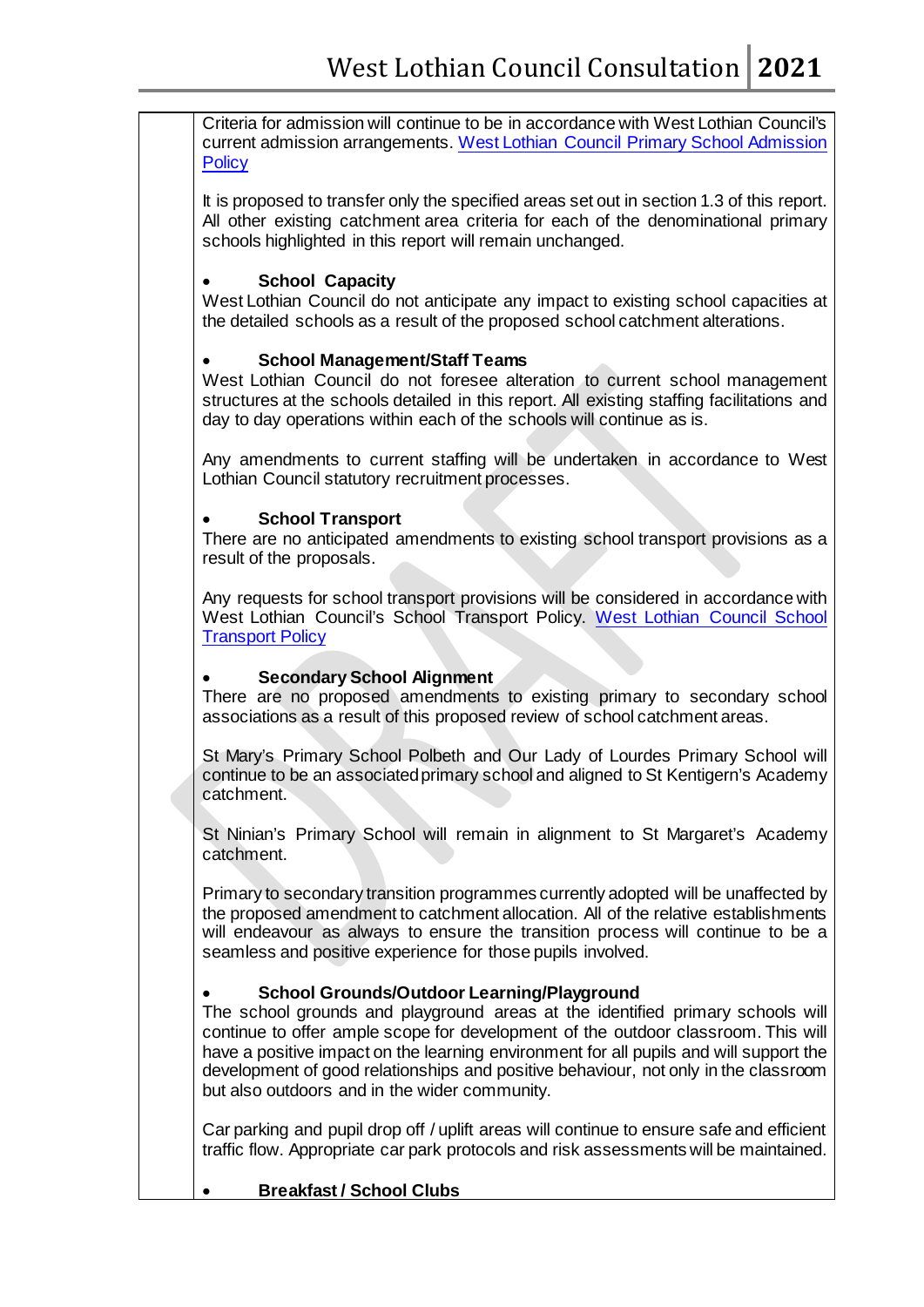Breakfast clubs will continue to provide pupils with a healthy breakfast and offer opportunity to sample and develop preferences for healthy options. The aim of the club is to establish positive relationships at the start of the school day and improve attitude, behaviours and motivation to learn.

Pupils will continue to be invited to take part in a wide range of extracurricular activities. Activities are designed to offer opportunity to learn new skills and enhance experiences. Participation in these activities promotes and encourages social interaction, confident individuals, effective contributors and responsible citizens.

### • **Parental Involvement**

Parents and carers are an integral part of the school community with their ongoing contributions and working partnerships being considered key to the success of the school.

West Lothian Council do not foresee any impact to existing opportunities for parental involvement and engagement as a result of the intimated proposals.

A principal focus as always is the delivery of a welcoming school that is inclusive for all parents, carers, pupils and staff.

## • **Community Links**

Community interaction encourages a welcoming ethos, provides pupils with valuable life and interpersonal skills and promotes acknowledgement and respect for the local area.

All external links that each of the highlighted primary schools has established will remain with each establishment continuing to have clear and distinct associations within the local community.

## • **Benefits for Any Other School Users**

The proposed changes will have no impact on existing external school users. All existing provisions for other school users will continue as a result of the proposed catchment area review.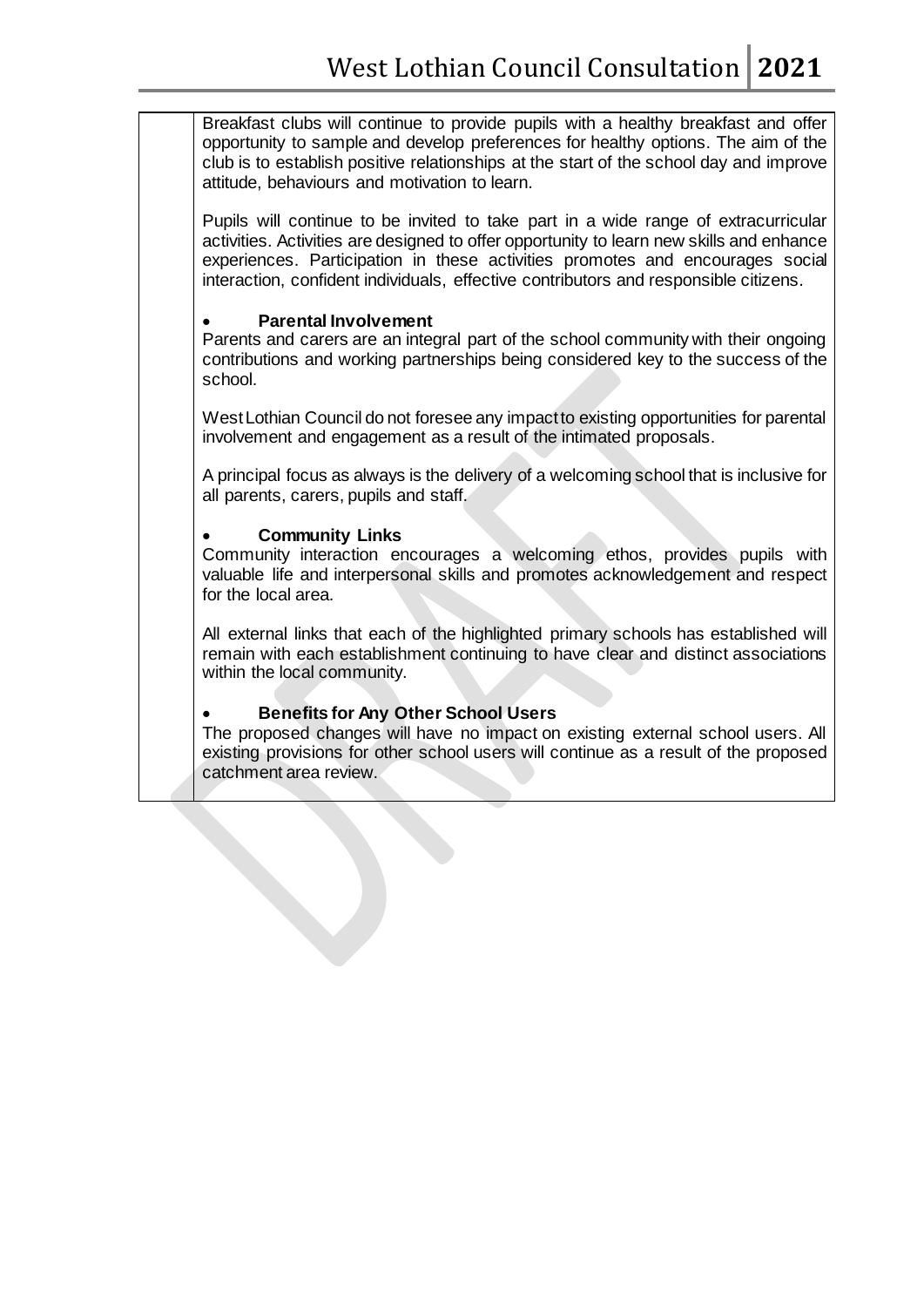# **SECTION FOUR**

This section provides information on how West Lothian Council has organised the consultation process for the proposals contained within this document. It also provides information on how you can take part and give your views.

In terms of the Schools (Consultation) (Scotland) Act 2010, any proposal to alter the catchment area of a school requires a formal consultation process.

The Schools (Consultation) (Scotland) Act 2010, as amended by the Children and Young People (Scotland) Act 2014, sets out the statutory consultation requirements.

The statutory consultees are prescribed as follows:

- the Parent Council or Combined Parent Council of any affected school
- the parents of the pupils at any affected school
- the parents of any children expected by the education authority to attend any affected school within two years of the date of publication of the proposal paper
- the pupils at any affected school (in so far as the education authority considers them to be of a suitable age and maturity)
- the staff (teaching and other) at any affected school
- any trade union which appears to the education authority to be representative of the persons mentioned in bullet point above
- the community council (if any)
- the community planning partnership (within the meaning of section 4(5) of the Community Empowerment (Scotland) Act 2015 for the area the local authority in which any affected school is situated.
- any other community planning partnership that the education authority considers relevant
- any other education authority that the education authority considers relevant
- any other users of any affected school that the education authority considers relevant
- in relation to any relevant proposal which affects a denominational school, the Church, Denominational Body or Scottish Hierarchy of the Roman Catholic Church.

As stated in the terms of the Schools (Consultation) (Scotland) Act 2010 statutory consultation periods should last a minimum of six weeks continuous and incorporate a minimum of 30 school days (excluding school holidays). Therefore the consultation period for this particular proposal will run from 15<sup>th</sup> September 2021 until 5<sup>th</sup> November 2021.

The consultation paper will be made available for reference electronically and in paper format.

A public meeting will be held in respect of the proposals online via Microsoft Teams.

| Location               | Date/Time                         |
|------------------------|-----------------------------------|
| <b>Microsoft Teams</b> | 30 <sup>th</sup> September, 19:00 |

**[Click here to join the meeting](https://teams.microsoft.com/l/meetup-join/19%3ameeting_OTc4NzJmZWMtODgzNS00OWJhLWE4MDktNTViNTU1ZDUyMDhi%40thread.v2/0?context=%7b%22Tid%22%3a%221de78b07-ad4e-4049-a2db-953ee8b36107%22%2c%22Oid%22%3a%2221310a60-b992-4690-b831-3bf45f6c8cb6%22%7d)**

The meeting will give interested parties a formal opportunity to express their views.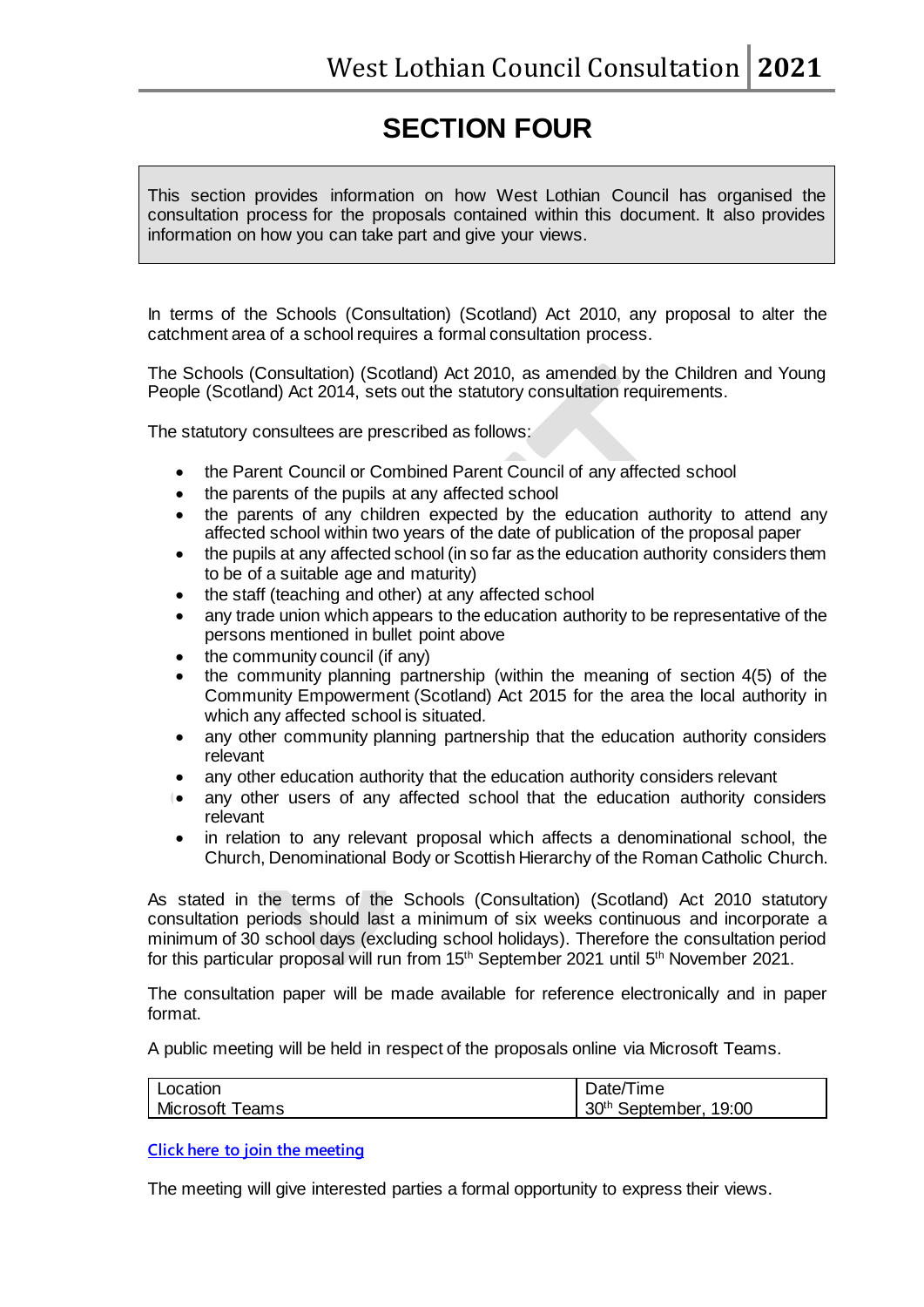Representatives of the Council will be present at the meetings to outline the proposals, facilitate discussions and answer questions.

The Council website will contain information on the consultation. The web address is: <https://www.westlothian.gov.uk/article/47477/Schools-and-Education-Consultations>

During the consultation period any views on this proposal should be sent in writing to:

Catherine Campbell, Education Services, Civic Centre, Howden Road South, EH54 6FF

Responses can also be made by e-mail to [Education.Consultation@westlothian.gov.uk](mailto:Education.Consultation@westlothian.gov.uk)

All responses to be received by no later than 5.00pm 5<sup>th</sup> November 2021.

### **Consultation Timeline:**

Following the end of the Consultation period West Lothian Council must provide Education Scotland with a report detailing all findings pertaining to the Consultation period.

All written and oral comments received during the consultation process are recorded and represented in said report, along with the Council's response to those comments.

Education Scotland will consider the Council submission and advise their response accordingly.

West Lothian Council will ensure that considerations received from Education Scotland are included in the Final Consultation Report. This Final Report will be made available and notification will be given to those individuals or groups that have made representations during the Consultation period.

West Lothian Council will not make any decisions, or put any changes into effect until the Final Consultation Report has been concluded, published and subsequently presented to the Education Executive in Spring 2022.

**The above Consultation Timeline encompasses statutory legislative requirements detailed as per Schools (Consultation)(Scotland) Act 2010.**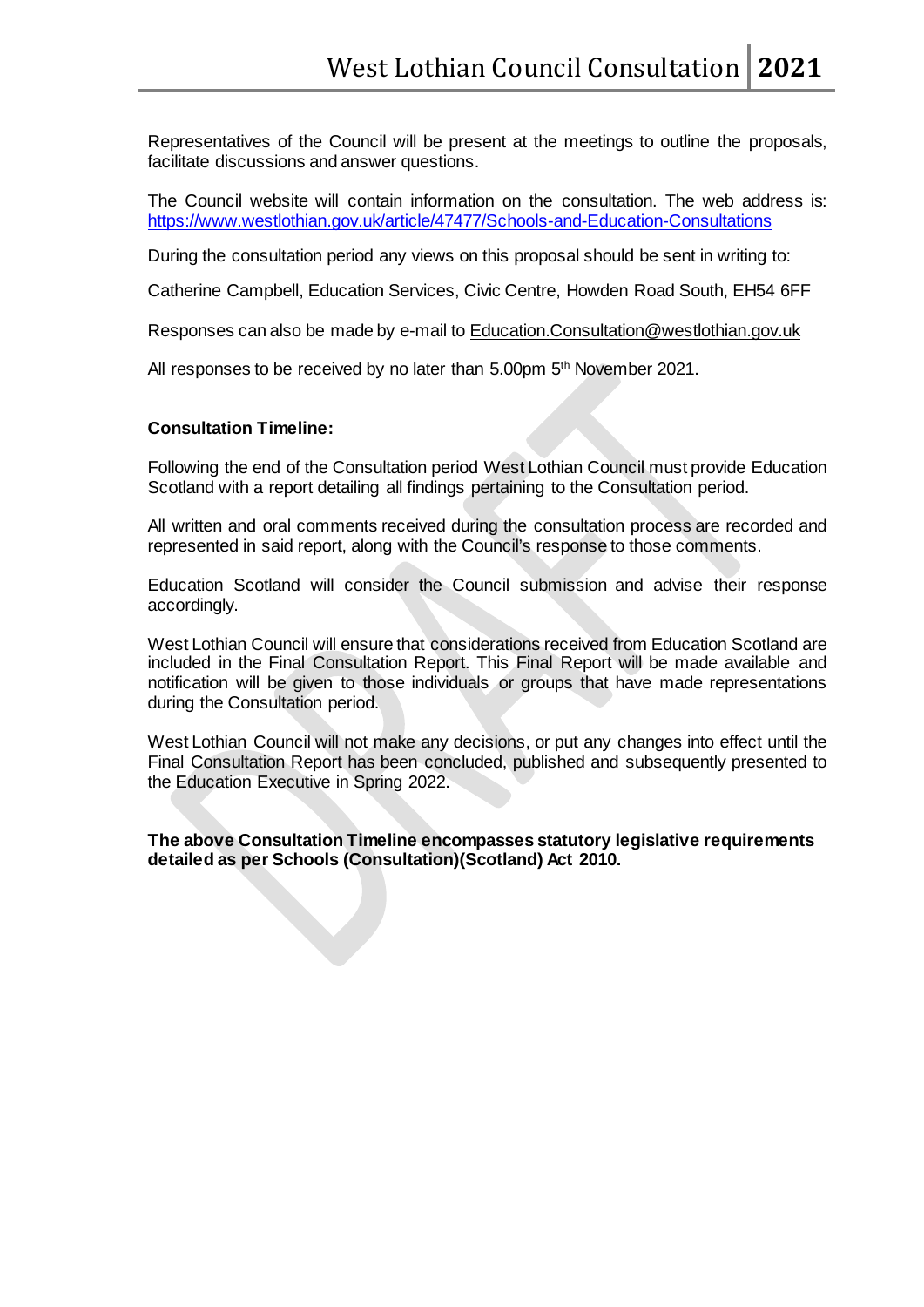**West Lothian Council proposal to review school catchment areas at St Mary's Primary School Polbeth, Our Lady of Lourdes Primary School and St Ninian's Primary School**

**If you would like a copy of this document please contact**

**[Education.Consultation@westlothian.gov.uk](mailto:Education.Consultation@westlothian.gov.uk) , giving your name, address and the language you would like the document translated in to**

اقتراح مجلس لوثیان الغربیة لمراجعة المناطق التي تقع في النطاق المحیط بمدرسة سانت ماري الابتدائیة بولبث ومدرسة سیدة لوردز الابتدائیة ومدرسة سانت نینیان الابتدائیة

إذا كنت ترغب في الحصول على نسخة من ھذا المستند ، فیرجى الاتصال بـ uk.gov.westlothian@Consultation.Education ، مع إعطاء اسمك وعنوانك واللغة التي ترغب في ترجمة الوثیقة إلیھا.

**Propozycja Rady Miasta West Lothian przeglądu okolic naboru do szkół podstawowych: St Mary's Primary School Polbeth, Our Lady of Lourdes Primary School oraz St Ninian's Primary School**

**Jeżeli chcieliby Państwo otrzymać kopię tego dokumentu prosimy o kontakt z [Education.Consultation@westlothian.gov.uk](mailto:Education.Consultation@westlothian.gov.uk) , podając swoje imię i nazwisko, adres zamieszkania oraz w jakim języku chcieliby Państwo otrzymać ten dokument**

سینٹ میری پرائمری سکول پولبیتھ، آور لیڈی آف لورڈیز پرائمری سکول، اور سینٹ نینئین پرائمری سکول میں سکول کیچمنٹ ایریا (یعنی مقامی بچوں کے لیئے سکول کے علاقوں) کا ازسرنو جائزه لینے کے لئے ویسٹ لوتھئین کونسل کی تجویز

اگر آپ اس دستاویز کی ایک نقل چاہتے ہیں تو برائے کرم درج ذیل سے رابطہ کریں. **uk.gov.westlothian@Consultation.Education**، برائے مہربانی اپنا نام، پتہ اور اس زبان کا نام جس میں آپ ترجمہ شده دستاویز چاہتے ہیں، مہیا کریں۔

西洛锡安议会政府关于对St Mary's P rimary S chool P olbeth(波尔比兹圣玛丽小学), Our Lady of Lourdes Primary School (露德圣母小学)以及St Ninian's Primary School (圣妮妮安小学) 所覆盖的区域进行审核的建议